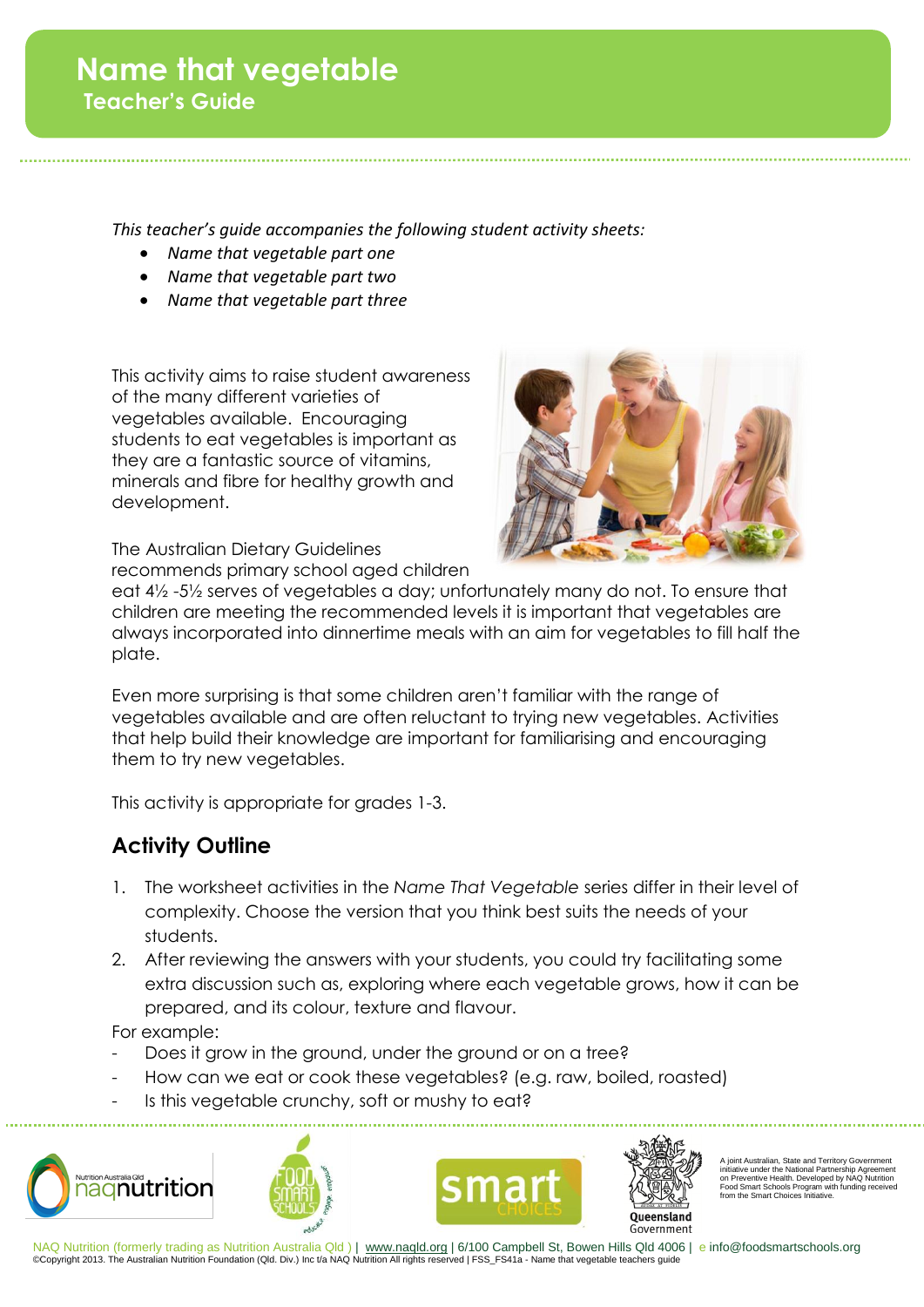## **Practical Extension Activity – Explore and Learn**

Bring a selection of vegetables to class and keep them out of sight until you are ready to start the activity. Select one student for each vegetable that you have available. The student will sit blindfolded (or with their eyes closed) and guess what vegetable they have been given by using their senses of touch and smell. The rest of the class can offer hints to help the student if needed.

If time permits, you could also generate discussion about the different ways these vegetables can be prepared and eaten. For example carrots could be:

- used in a stir fry for dinner
- baked in the oven or steamed for dinner
- cut into strips for a crunchy snack
- cut in circles for salads
- grated onto sandwiches
- grated and used in muffins, pikelets and carrot and zucchini slice









A joint Australian, State and Territory Government initiative under the National Partnership Agreement on Preventive Health. Developed by NAQ Nutrition Food Smart Schools Program with funding received from the Smart Choices Initiative.

NAQ Nutrition (formerly trading as Nutrition Australia Qld ) | www.naqld.org | 6/100 Campbell St, Bowen Hills Qld 4006 | e info@foodsmartschools.org ©Copyright 2013. The Australian Nutrition Foundation (Qld. Div.) Inc t/a NAQ Nutrition All rights reserved | FSS\_FS41a - Name that vegetable teachers guide